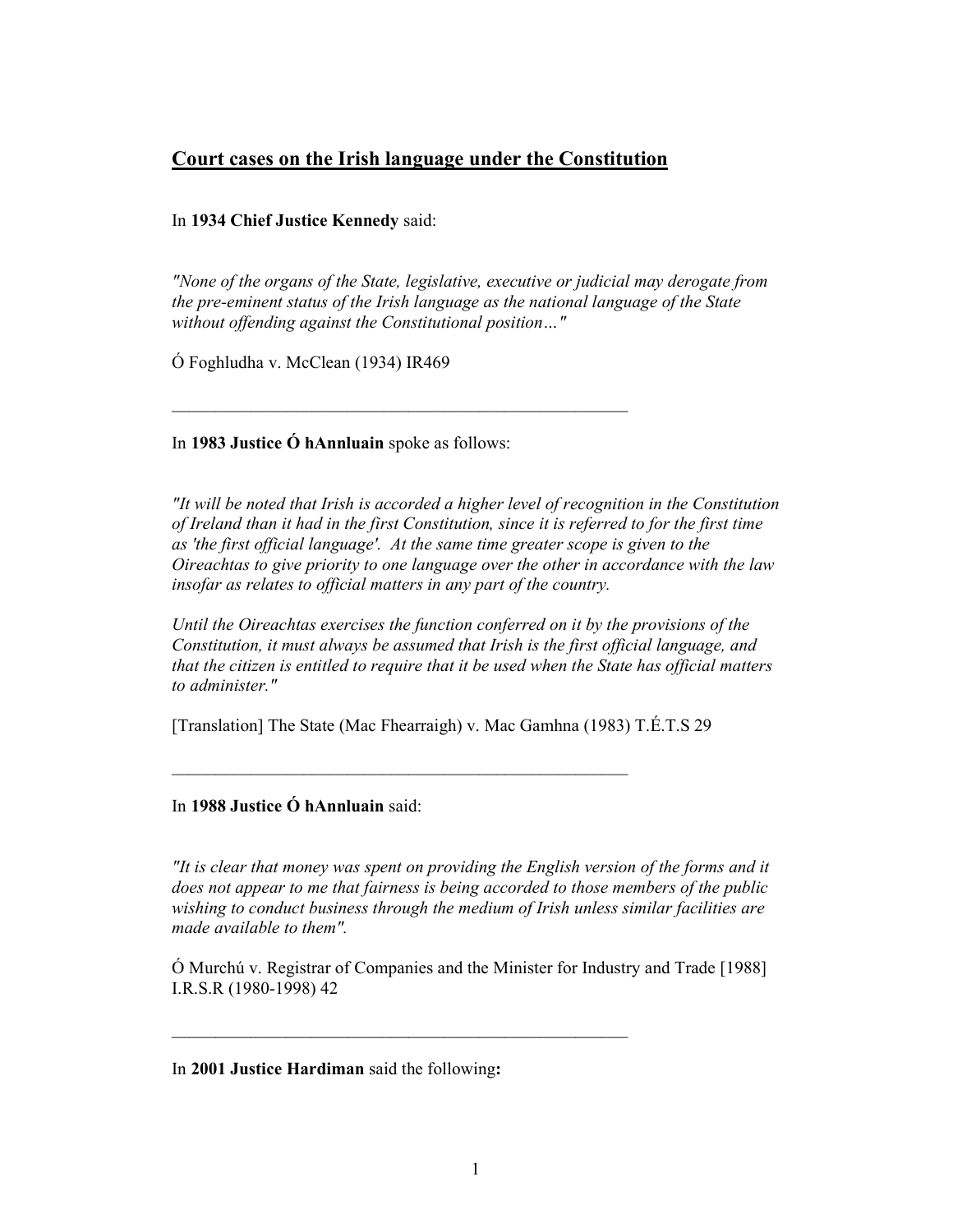"In my view this has led to a situation where only a person of unusual independence will attempt to conduct his or her legal business through the medium of Irish...

They [instances cited as exceptions to the norm] cannot at all contend with the stark reality that the individual who seeks basic legal materials in Irish will more than likely be conscious of causing embarrassment to the officials from whom he seeks them and will certainly become conscious that his business will be much more rapidly and efficaciously dealt with if he resorts to English. I can only say that this situation is an offence to the letter and spirit of the Constitution."

[Translation] Hardiman, J. – Judicial Review – Supreme Court. Ref : Ó Beoláin v. Fahy [2001] 2 I.R. 279

And also from the same judgement given by Hardiman, J.:

\_\_\_\_\_\_\_\_\_\_\_\_\_\_\_\_\_\_\_\_\_\_\_\_\_\_\_\_\_\_\_\_\_\_\_\_\_\_\_\_\_\_\_\_\_\_\_\_\_\_\_\_

"It is my opinion that it is not possible (at least in the absence of law of the type envisaged in Article 8.3) to exclude Irish, which is the national language and at the same time the first official language of the State, from any part of the public discourse of the nation or from any official business of the State or from the official business of any of its members. Nor is it possible in these contexts to treat it in a manner which is less favourable than the way in which the second official language is treated. Neither is it possible to prevent those who are capable and desirous of using Irish in making their case or in communicating from so doing or to disadvantage them when so doing in any national or official context."

[Translation] Hardiman, J. – Judicial Review – Supreme Court. Ref : Ó Beoláin v. Fahy [2001] 2 I.R. 279

And again from the same judgement given by Hardiman, J.:

\_\_\_\_\_\_\_\_\_\_\_\_\_\_\_\_\_\_\_\_\_\_\_\_\_\_\_\_\_\_\_\_\_\_\_\_\_\_\_\_\_\_\_\_\_\_\_\_\_\_\_\_

"The modern State necessarily imposes many onerous duties on citizens in relation to various aspects of life from tax compliance to planning law. Many of these duties are irksome, time consuming and expensive to comply with, but compliance is properly required.

Equally the State itself must comply with its obligations, particularly those enshrined in the Constitution and can no more be heard to complain that such compliance is irksome or onerous than can the individual citizen. In particular, the State cannot be heard to complain that its non-compliance over a period of decades have now